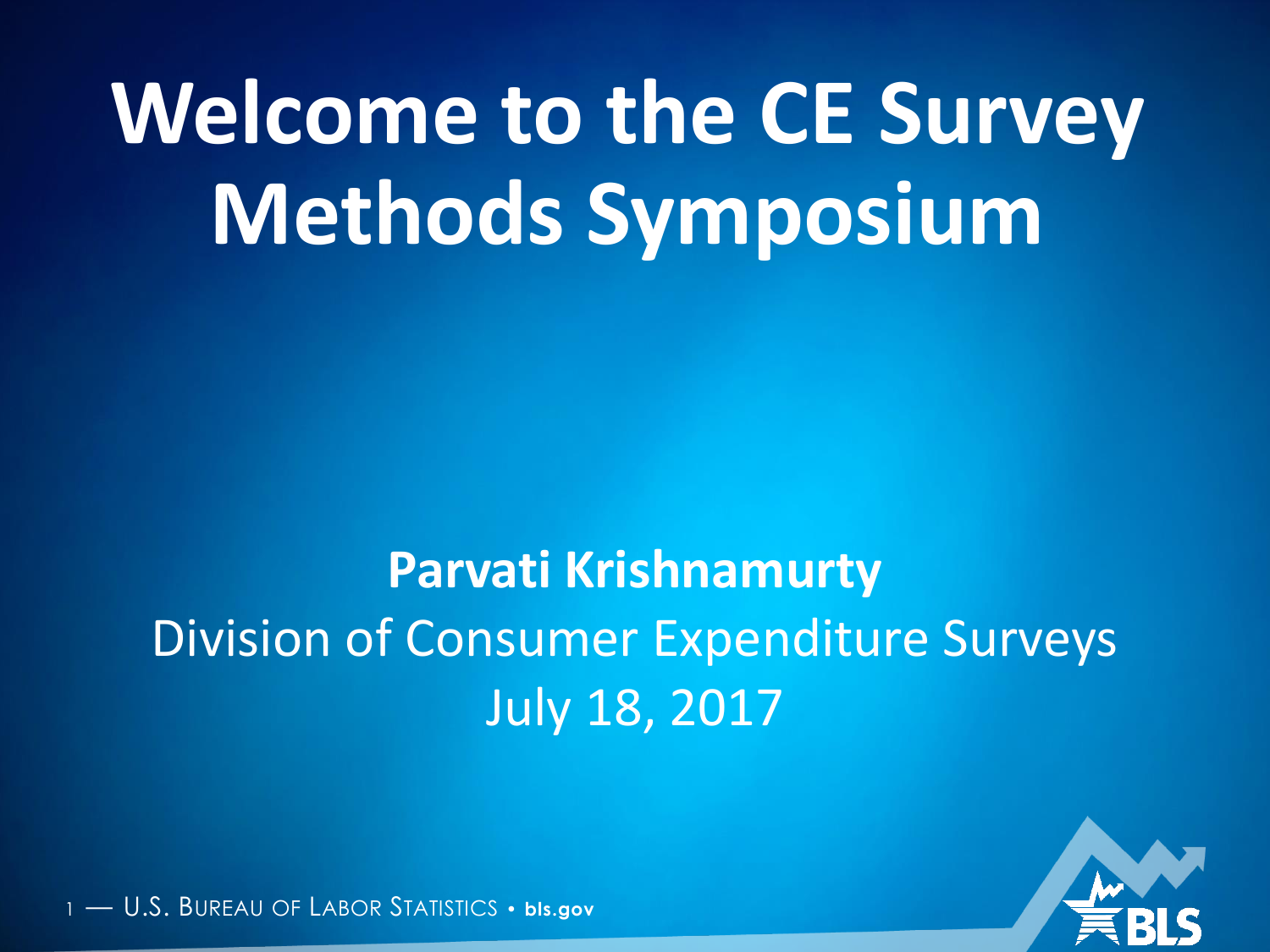# **Welcome to the Survey Methods Symposium**

We are here to:

1. Share CE research findings with stakeholders, survey researchers, and data users.

2. Promote a discussion about common challenges and solutions facing CE and other surveys as we try to produce high quality data in a time of declining response rates, changing respondent behavior, and rising costs of data collection.

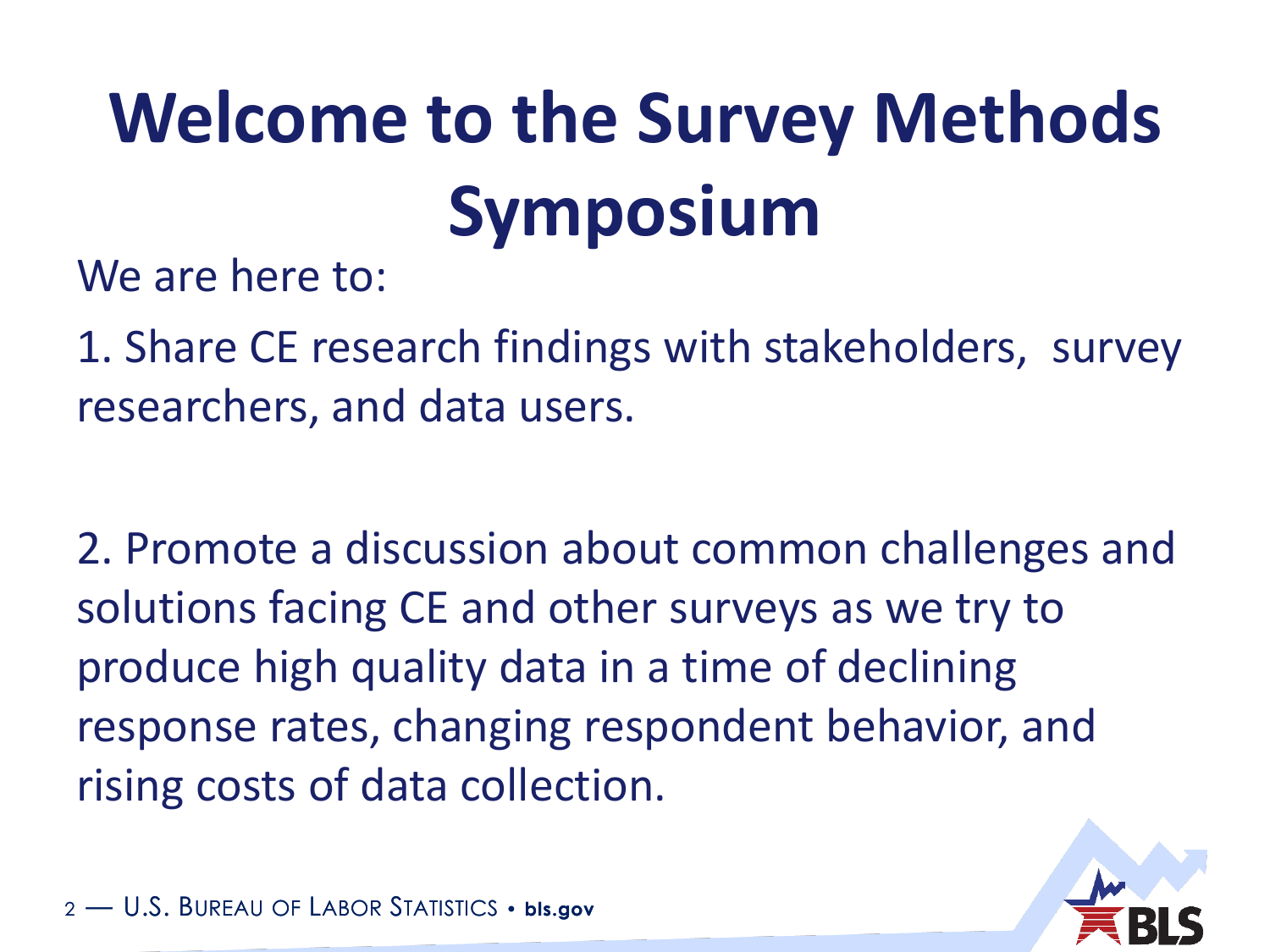### **Outline**

#### Gemini Project

- **D** Overview
- Recent research and field tests
- Upcoming field tests
- CE Symposium
	- **Topics**
	- Agenda



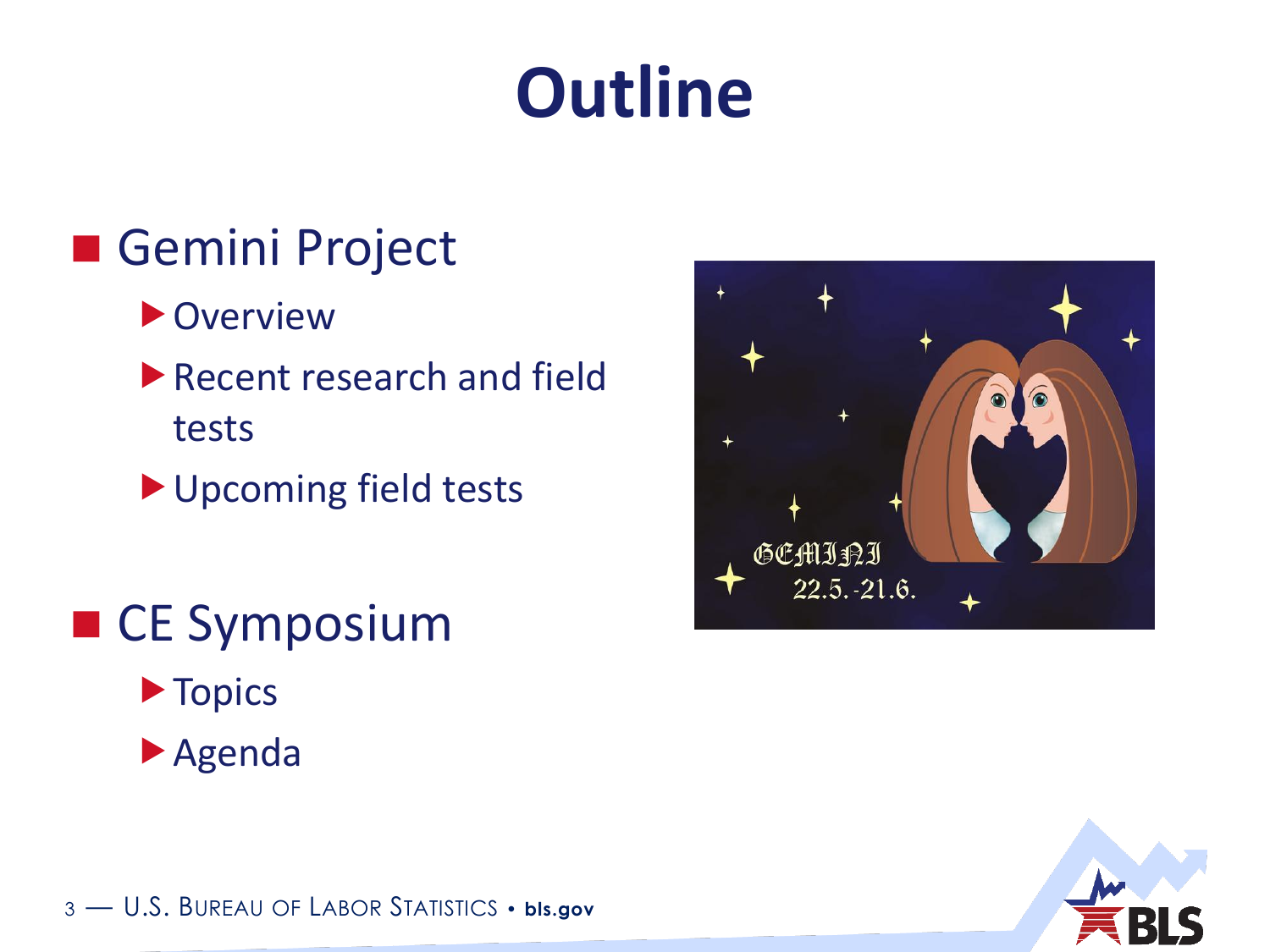# **Gemini Project**

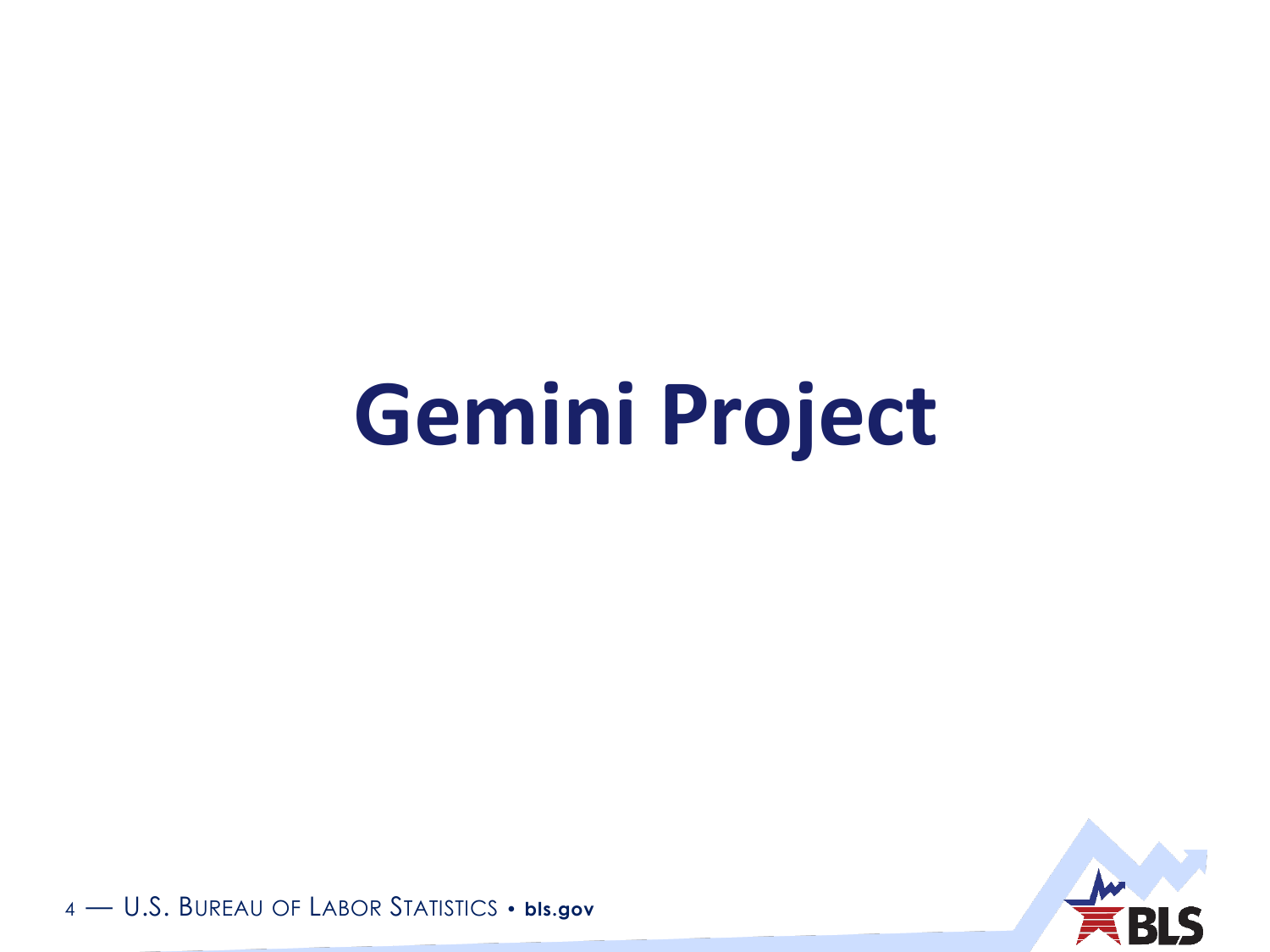## **What is the Gemini Project?**

"…aims to redesign the Consumer Expenditure (CE) survey to improve data quality through a verifiable reduction in measurement error particularly error caused by underreporting."

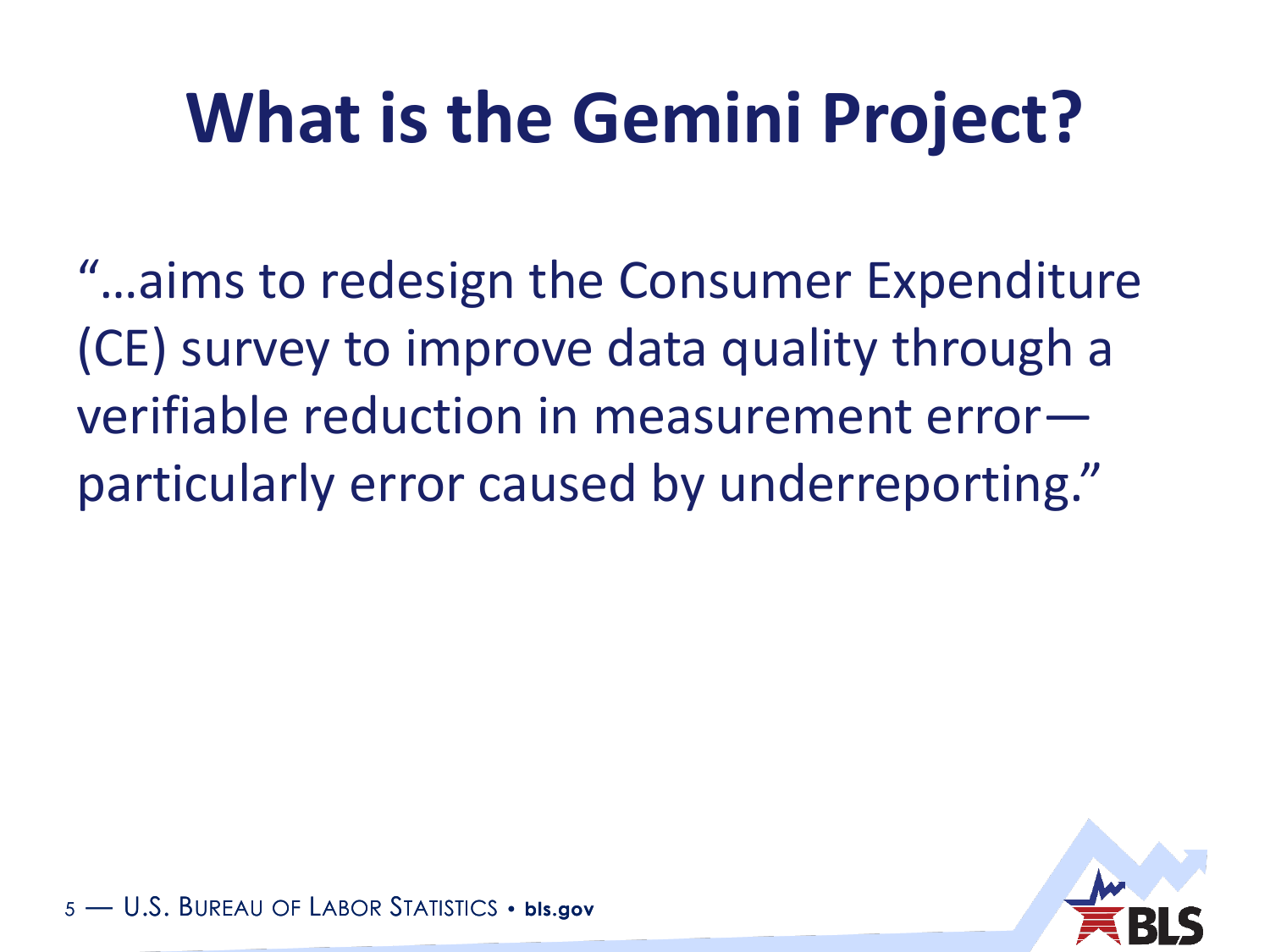### **Objectives**

- **Notainable reduction in measurement error,** with a particular focus on underreporting
- No harmful effect on response rates
- Neutral impact on budget
- Secondary objective: Reduction in burden

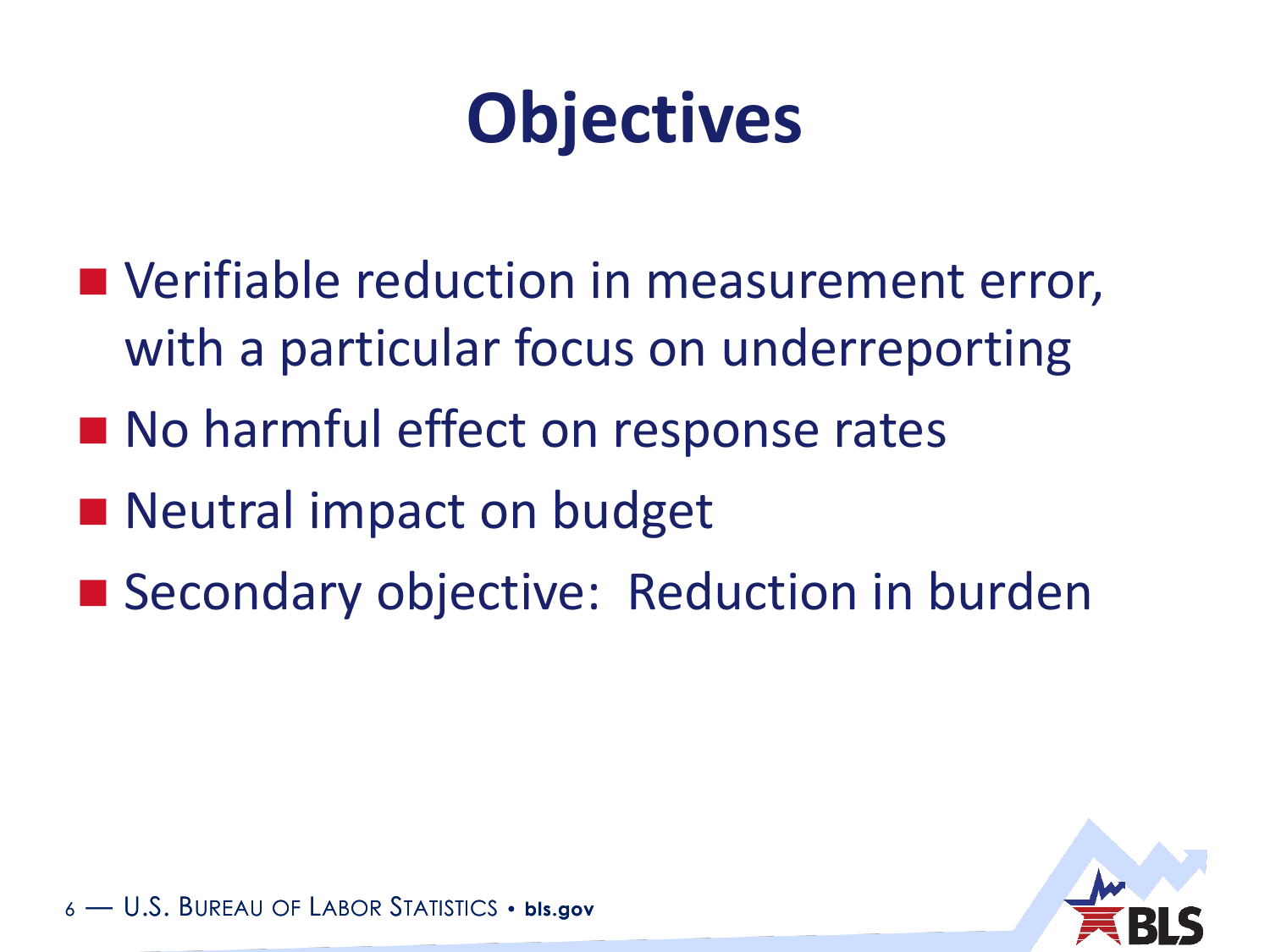### **Current CE Design**



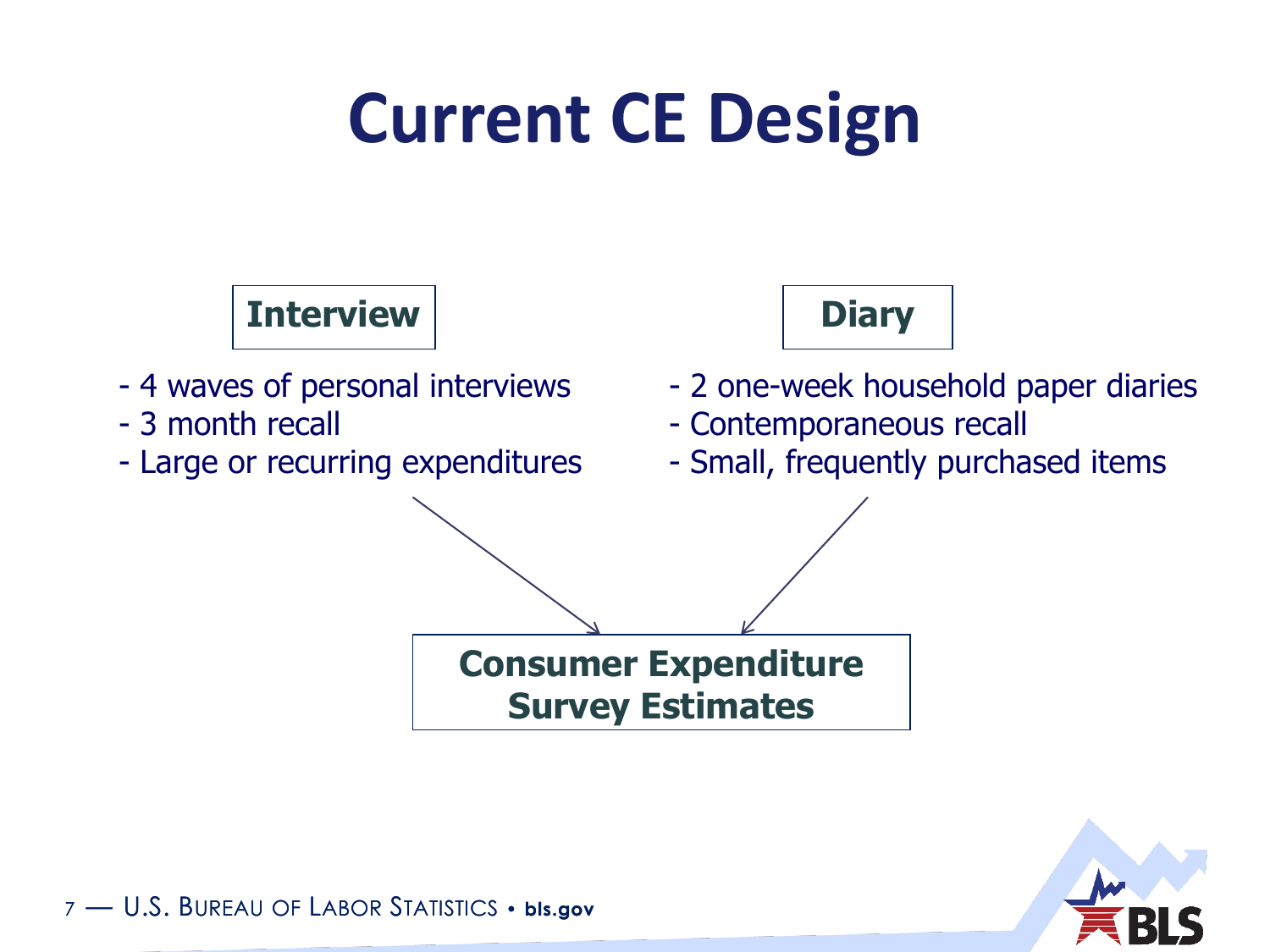### **CE Redesign Protocol**

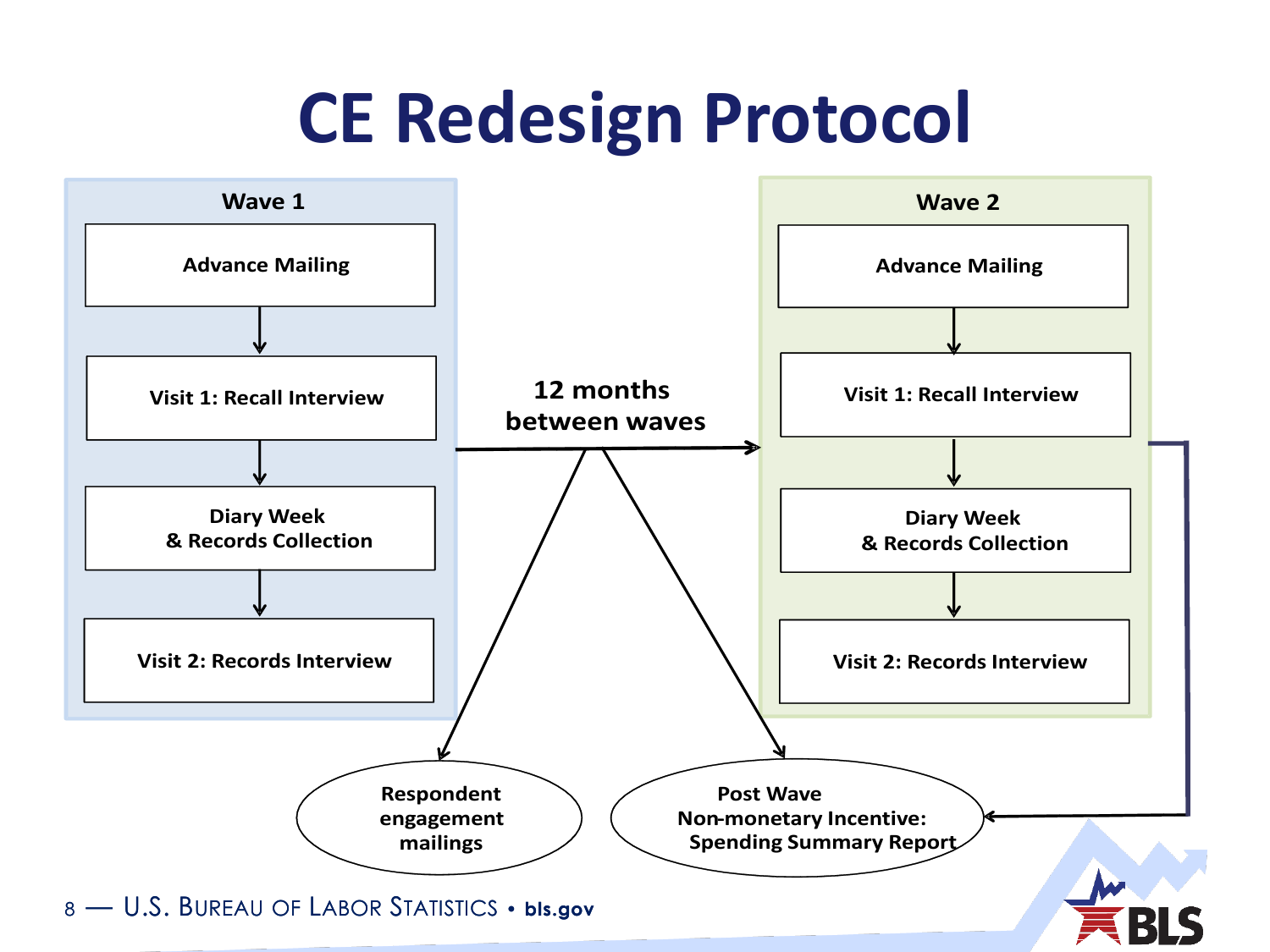### **Recent Research and Field Tests**

- **Proof of Concept Test**
- **Incentives Test**
- Questionnaire cognitive testing
- Online diary development and usability testing
- Data quality profile

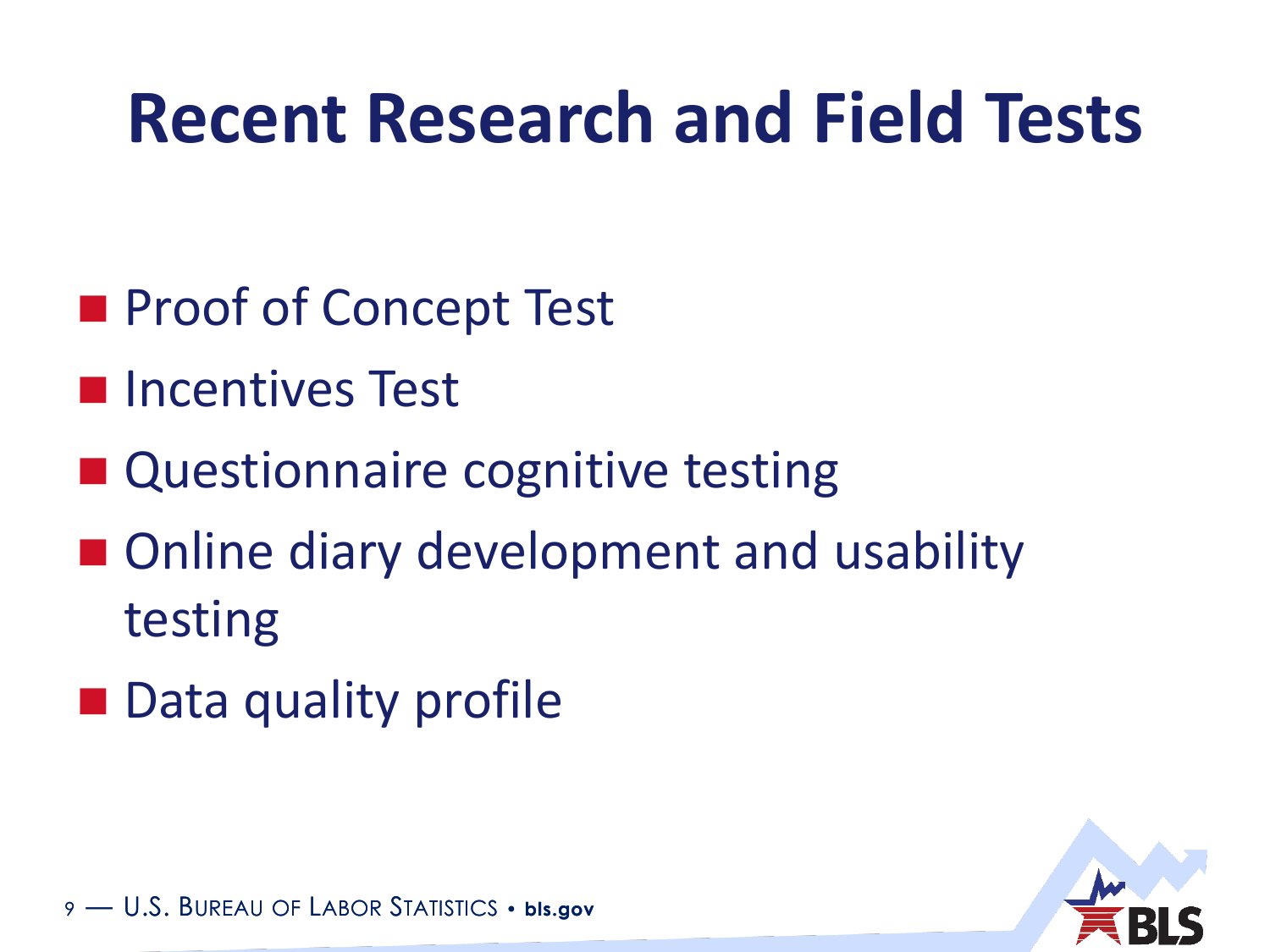### **Upcoming Field Tests**

#### ■ Large Scale Feasibility Test

■ Online Diaries Implementation Test

■ Spending Summary Report Field Test

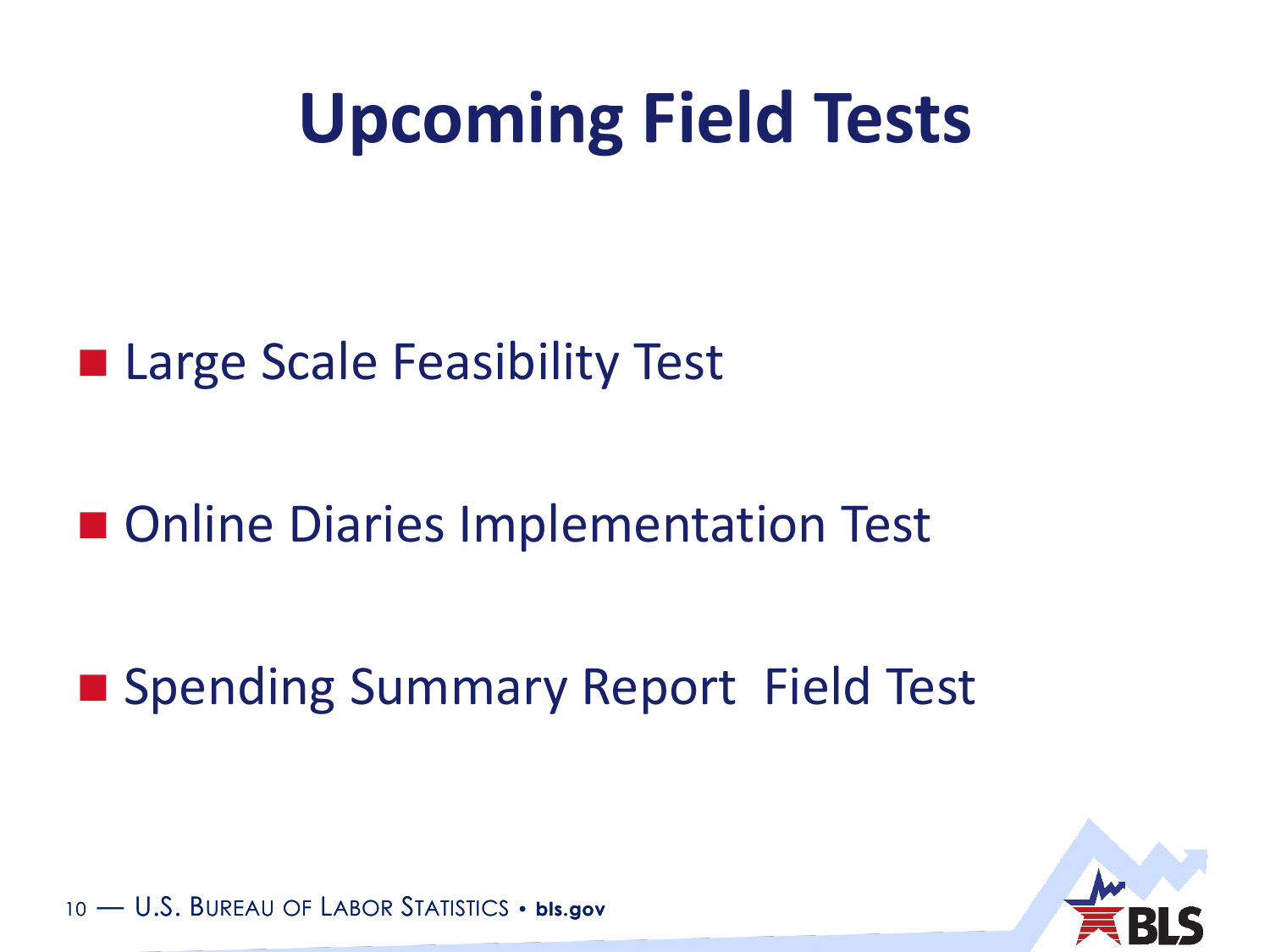# **CE Symposium**

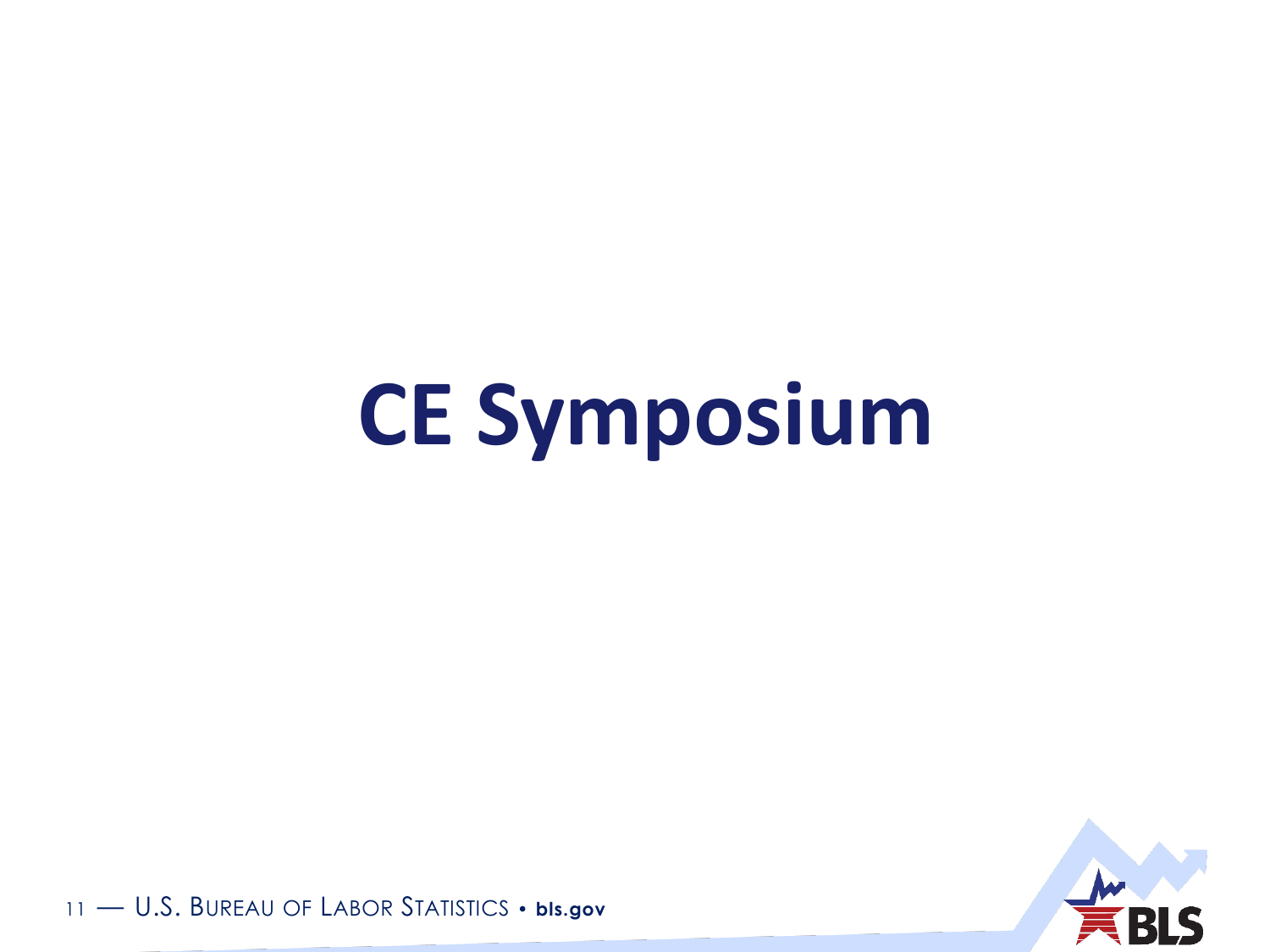## **Symposium Topics**

- **Incentives**
- **Record Use**
- Online and Personal Diaries
- Data Quality Efforts

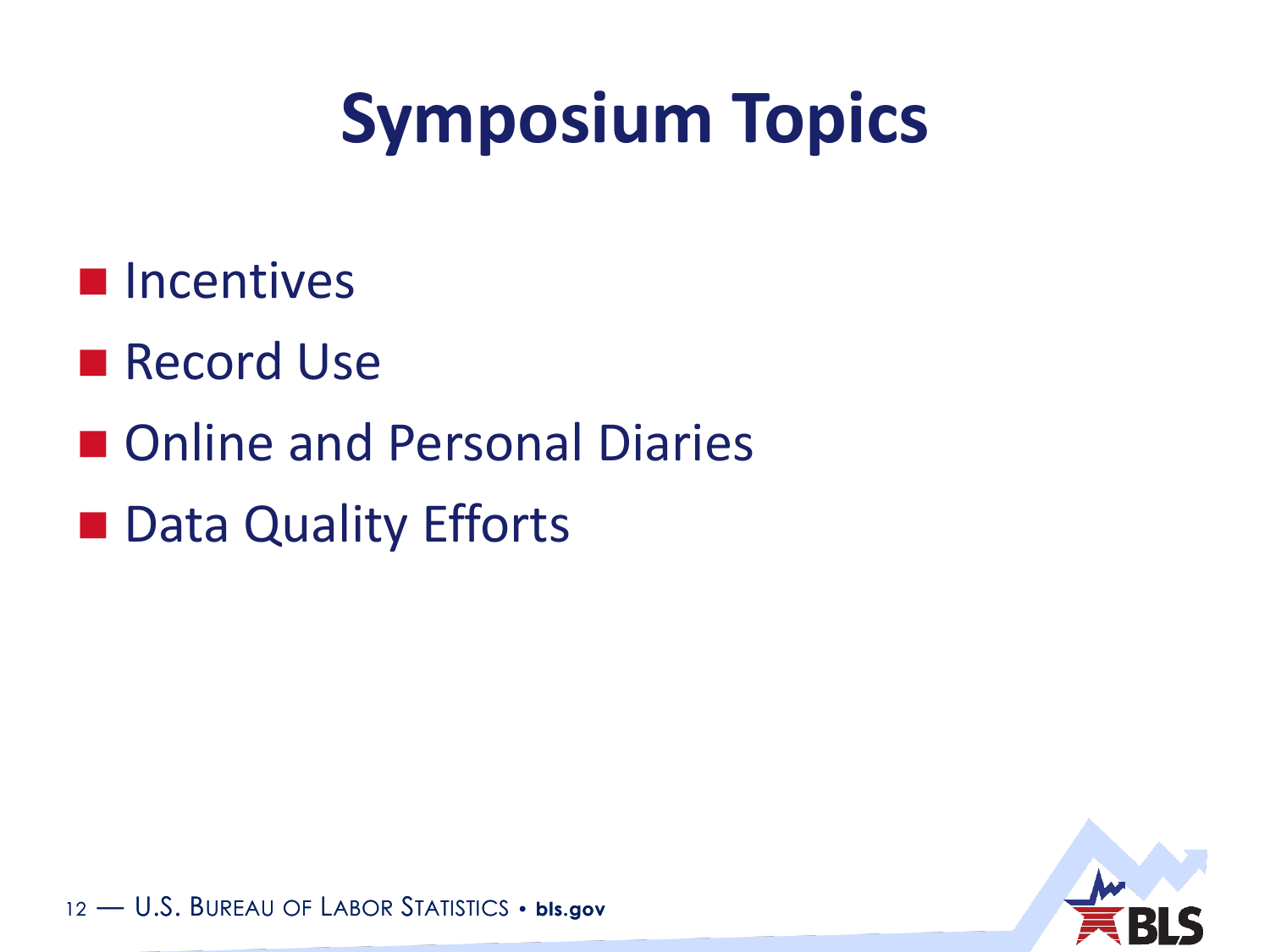## **Symposium Agenda**

- $\blacksquare$  Four sessions on the symposium topics with presentations by CE staff and outside researchers
- **E** After each session there will be time for questions for the panelists
- **Short breaks between sessions and a lunch** break from 11:45 am to 1 pm